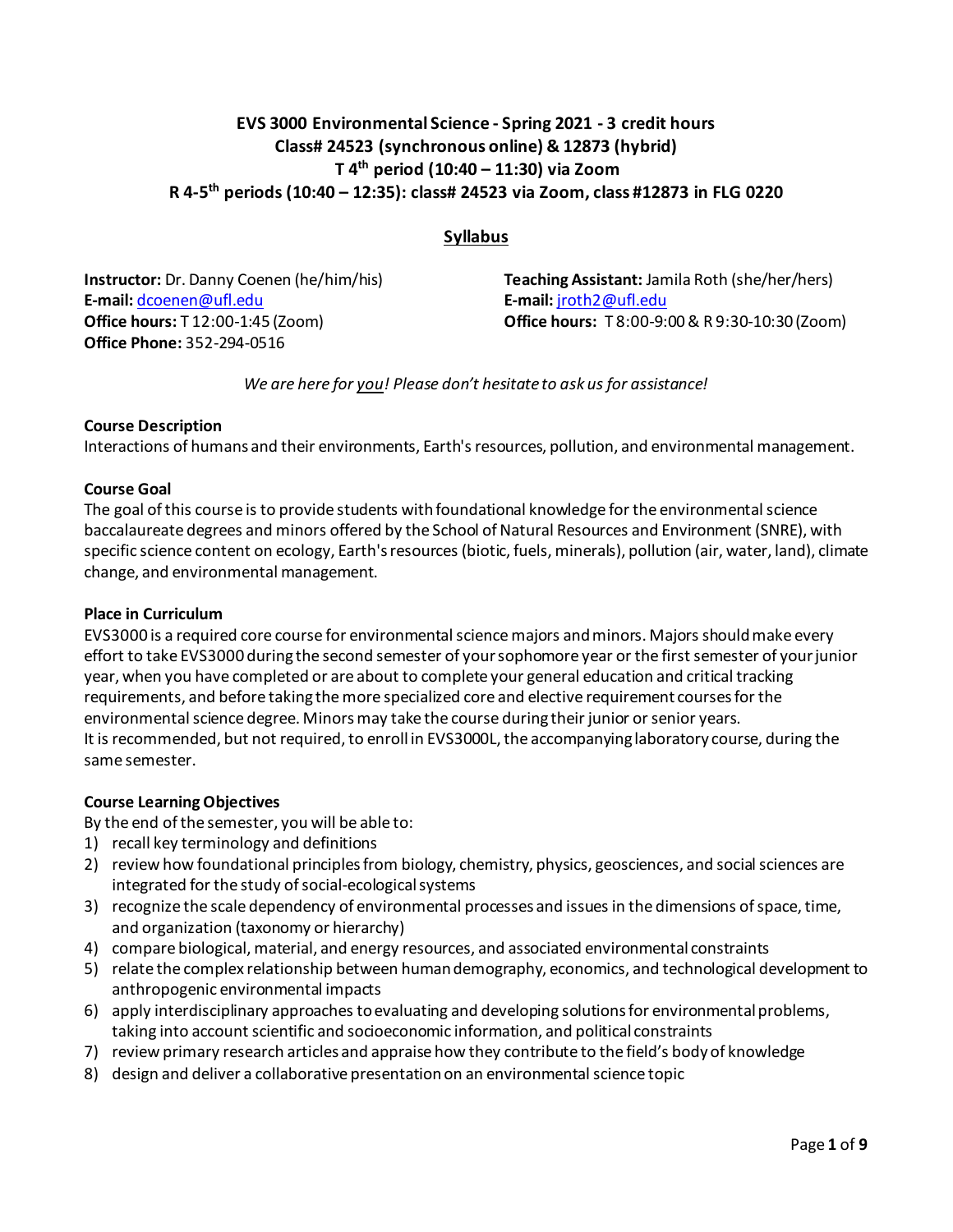### **Prerequisites**

CHM2045 or CHM2047 or CHM2095.

#### **Required Textbook**

Environmental Science: Systems and Solutions, 6th edition by McKinney, Schoch, Yonavjak & Mincy (2019). Boston, Massachusetts: Jones and Bartlett Publishers. Available through UF All Access.

Additional required readings will be made available on Canvas or UF library electronic reserves.

# **GradingPolicies**

Your final grade for this course will be based on a 1000-point scale and will be weighted as follows:

| <b>Grade Component</b>      | Points | Percent | Description                                        |
|-----------------------------|--------|---------|----------------------------------------------------|
| Attendance and engagement   | 200    | 20      | Roll call, activities, discussions, and homework   |
| Article analyses            | 150    | 15      | Three analyses of current peer-reviewed literature |
| Issue analysis presentation | 130    | 13      | Collaborative presentation                         |
| Quizzes                     | 120    | 12      | Four quizzes, 30 pts each                          |
| Exam 1                      | 200    | 20      | Multiple choice and short answer                   |
| Exam 2                      | 200    | 20      | Multiple choice and short answer                   |

### **Grading scale**

|        | Grade Points | Percent                        | l Grade Points | Percent                  | Grade Points |           | Percent              |
|--------|--------------|--------------------------------|----------------|--------------------------|--------------|-----------|----------------------|
| A:     |              | 930-1000 93.0-100.0% B-        |                | 800-829.9 80.0-82.9% D+: |              |           | 670-699.9 67.0-69.9% |
| A-     |              | $900-929.9$ $90.0-92.9\%$   C: |                | 730-769.9 73.0-76.9% D:  |              |           | 630-669.9 63.0-66.9% |
| $B+$ : |              | 870-899.9 87.0-89.9% C+:       |                | 770-799.9 77.0-79.9% D-  |              |           | 600-629.9 60.0-62.9% |
| B:     |              | 830-869.9 83.0-86.9% C-        |                | 700-729.9 70.0-72.9% E:  |              | $0-599.9$ | 0.0-59.9%            |

These grade cutoffs are exact; students should not expect any rounding of scores at the end of the semester.

**Attendance and Engagement:** Attending class regularly is foundational to learning. Your attendance grade is based on the number of class sessions you are present for. Please arrive on time and be prepared to learn. Repeated unexcused absences and inappropriate or disruptive classroom behavior will result in a reduction of your attendance grade.

Learning is an active process facilitated by reflecting on, critically thinking about, and applying readings, lecture material, and out-of-class experiences. Your engagement grade is based on the quantity and quality of your contributions to formal and informal in-class discussions and activities, as well as preparatory homework assignments. You are strongly encouraged to participate during each class meeting by asking relevant questions, engaging in discussion, or sharing personal experiences on the topic. The precise number of engagement opportunities will vary depending on the needs and interests of this semester's cohort of students. Your engagement grade is aligned with course learning objectives 1 through 6, with emphasis on 4-6.

Unique requirements for the Spring 2021 semester**:** Students enrolled in section **12873** must be physically present in the classroom on Thursdays to receive attendance and engagement points unless not cleared to be on campus, feeling ill, or otherwise having been potentially exposed to COVID-19within the past 14 days. All mask wearing and physical distancing guidelines must be followed, including when entering and leaving the classroom. To communicate with students in the simultaneous online section, you will need to bring a device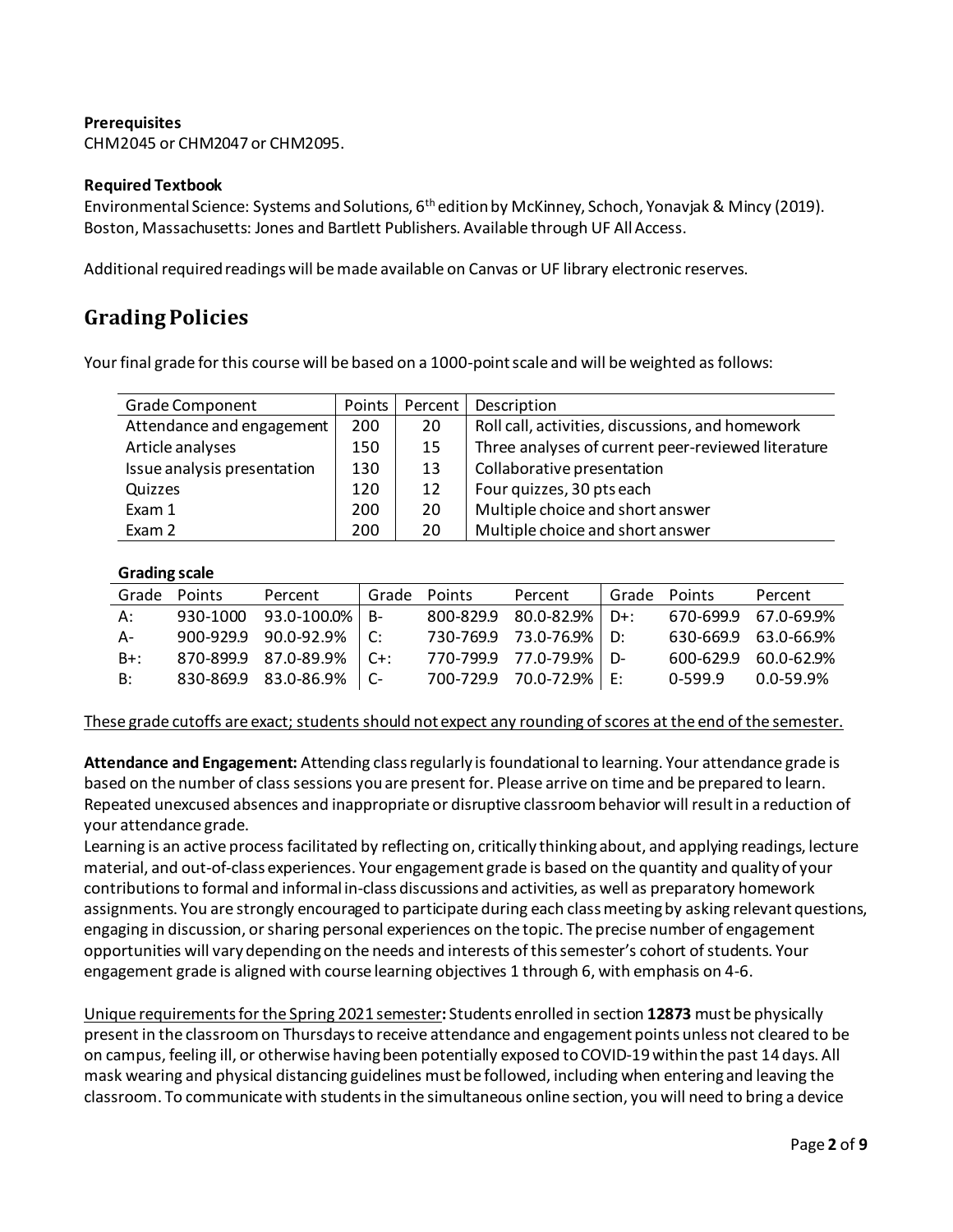capable of running Zoom with you to class, including headphones and microphone. If you wish to switch to the fully online section, please let me know by the end of the drop/add period. For Tuesday classes, the same requirements as for section 24523 apply.

Students enrolled in section **24523** should be connected to Zoom for the entire duration of the class and be prepared to participate. Please leave your camera enabled during class if at all possible, as this helps make lectures more engaging and interactive.

**Article Analyses:** Science is an ongoing process through which our knowledge about the world around is advanced and refined. For each article analysis, you will identify and critically read current primary research articles on course-related topics and apply your critical thinking skills to analyze how the reviewed research advances or revises scientific understanding of said topic. You will complete three article analyses during the semester, each with a word count of 500-750 words. Grading will be by rubric. This part of your course grade is aligned with course learning objective 7.

**Issue Analysis Presentation:** Science is a collaborative process, thriving from the contributions of a diverse group of contributors. For your issue analysis presentation, you will work in groups to research an environmental issue and design an engaging, professional VoiceThread presentation on the causes, impacts, and possible solutions to the assigned issue. Grading will be by rubric. This part of your course grade is aligned with course learning objectives 5 through 8

**Quizzes:** There will be four online multiple-choice quizzes during the semester to assess your progress in comprehending and applying course materials. This part of your course grade is aligned with course learning objectives 1 through 4.

**Exams:** All information covered in readings and presented in class(incl. live and pre-recordedlectures, videos, discussions, and student contributions) is potential exam material. Exams will consist of a mixture of question styles, including true/false, multiple choice and short answer questions. Exams are closed book/closed notes and will proctored by Honorlock. This part of your course grade is aligned with course learning objectives 1 through 6.

## **It is your responsibility to verify that all assignments are successfully uploaded to Canvas. Missing, corrupt, or incompatible files may result in grade penalties up to a score of zero for the assignment.**

You are responsible for maintaining duplicate copies of all work submitted in this course, and making those copies available should the need arise. In case of a grading dispute, you will need to notify me via e-mail within one week of the date when the score is posted or the assignment is returned to you. Detailed grading criteria for each assignment will be provided on Canvas.

# **Course Policies**

# **Attendance and Make-up Work**

Requirements for class attendance and make-up exams, assignments and other work are consistent with university policies that can be found at:

[https://catalog.ufl.edu/ugrad/current/regulations/info/attendance.aspx.](https://catalog.ufl.edu/ugrad/current/regulations/info/attendance.aspx) Requirements specific to EVS3000 are outlined below:

On-time attendance is mandatory. You are permitted three unexcused absences without grade penalty (excepting any in-class activities or extra credit opportunities). Additional unexcused absences incur a score of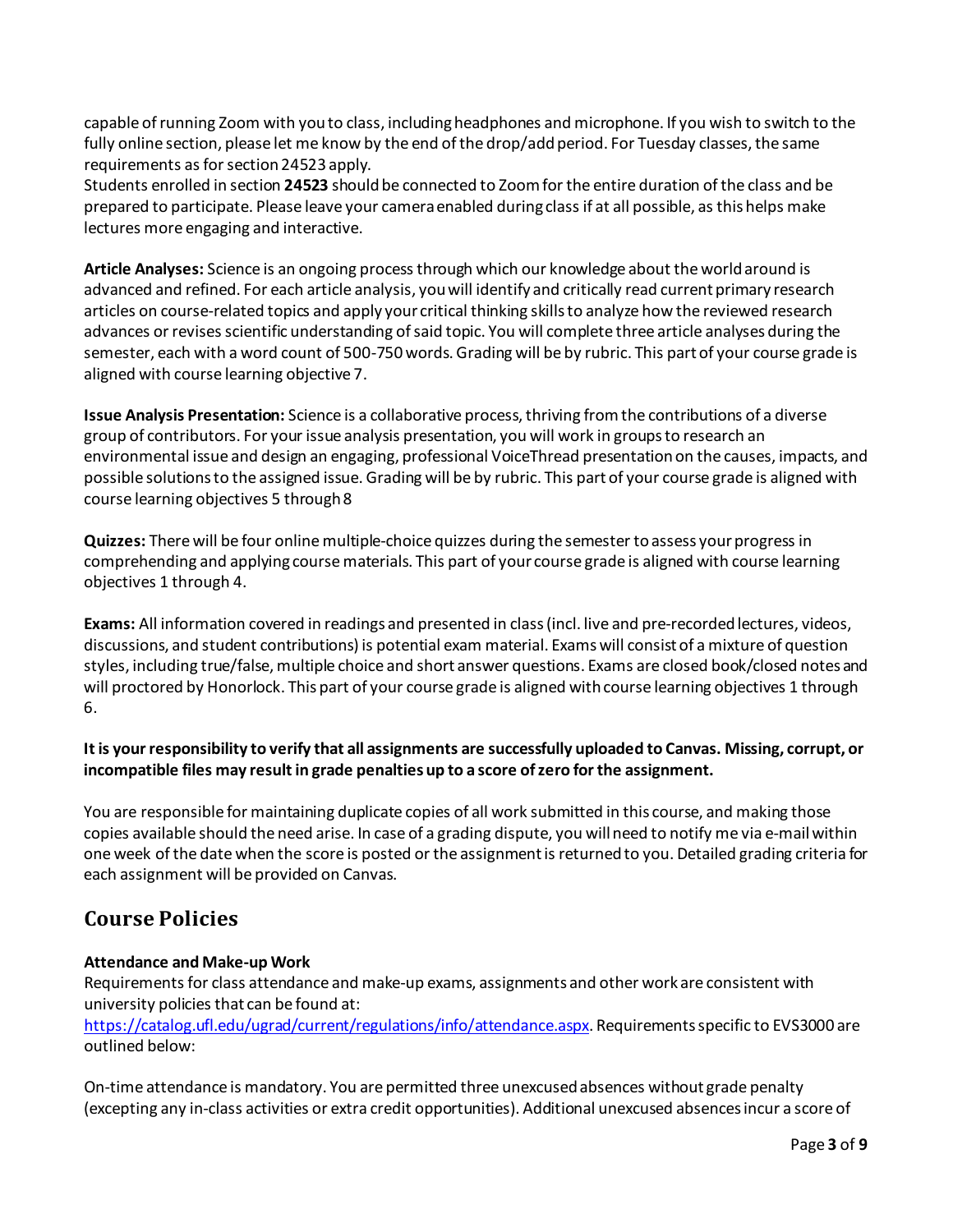zero for the day's Class Attendance and Engagement. Point deductions may also be incurred for repeated disruptive tardiness.

Absences will be excused

- In case of illness, upon receipt of a doctor's note or equivalent, or by following the procedure outlined here:<https://care.dso.ufl.edu/instructor-notifications>. For students in section 12873 on Thursdays, a simple e-mail notification to me is required.
- In case of religious holidays, by informing me via e-mail ahead of time.
- In case of military duty, jury duty, participation in academic conferences, or participation in official university or UAA events, by providing appropriate evidence ahead of time.
- In case of family emergencies, deaths, or other extenuating circumstances, by following the procedure outlined here[: https://care.dso.ufl.edu/instructor-notifications](https://care.dso.ufl.edu/instructor-notifications).
- In all other cases, or if you are unsure, please e-mail me as soon as feasible.

If absent, it is your responsibility to make yourself aware of all due dates via the course e-learning site and/or contacting me. You are still responsible for turning assignments in on time unless an extension has been requested via e-mail and approved by me prior to the deadline. In case of true documented emergencies, Imay waive this requirement.

Only work missed due to excused absences can be made up. For absences excused ahead of time, I will develop a make-up plan and schedule. In case of documented illnesses or emergencies, arrangements for completing make-up exams or assignments should be made upon return to class. If experiencing truly extenuating circumstances resulting in longer absences, you should notify me as soon as possible to develop a plan to make up missed work.

### **Late Work**

You are responsible for submitting assignments by their due dates and times. For each day writing assignments are submitted late, I will subtract 10% from the assignment grade. If the assignment is more than five days late, a score of 0 will be entered. I highly recommend starting on assignments early to preclude unexpected emergencies or late-semester stress from compromising your grade. Deadline extensions may be available on certain assignments if requested ahead of time via e-mail. If extended deadlines are not met, late penalties will be assessed based on the original, not the revised due date!

Finally, please do not wait until the end of the semester to discuss problems with the course material or performance in class. Your performance and success are important to me, the College of Agricultural and Life Sciences, and the University of Florida, so please contact me to discuss your concerns as soon as they arise.

### **Diversity and Inclusiveness Statement**

Diversity is a one of our biggest assets in the classroom and in environmental science. Different perspectives enrich our understanding of the variety of human-nature interactions and are imperative to developing just solutions to complex environmental problems.

This classroom is a place where you will be treated with respect, and I welcome individuals of all ages, backgrounds, beliefs, ethnicities & races, genders, gender identities, gender expressions, national origins, religions (if any), sexual orientations, ability – and other visible and nonvisible differences. All members of this class are expected to contribute to a respectful, welcoming, and inclusive environment for every other member of the class. This does not mean that you are not allowed to disagree with others, but that such differences should be explored without ad hominem judgment.

### **Course Communications and Technology**

This course uses the Canvas learning management system [\(http://elearning.ufl.edu](http://elearning.ufl.edu/)), where course materials, grades, assignment instructions, and due dates are posted. Content will be delivered through readings, pre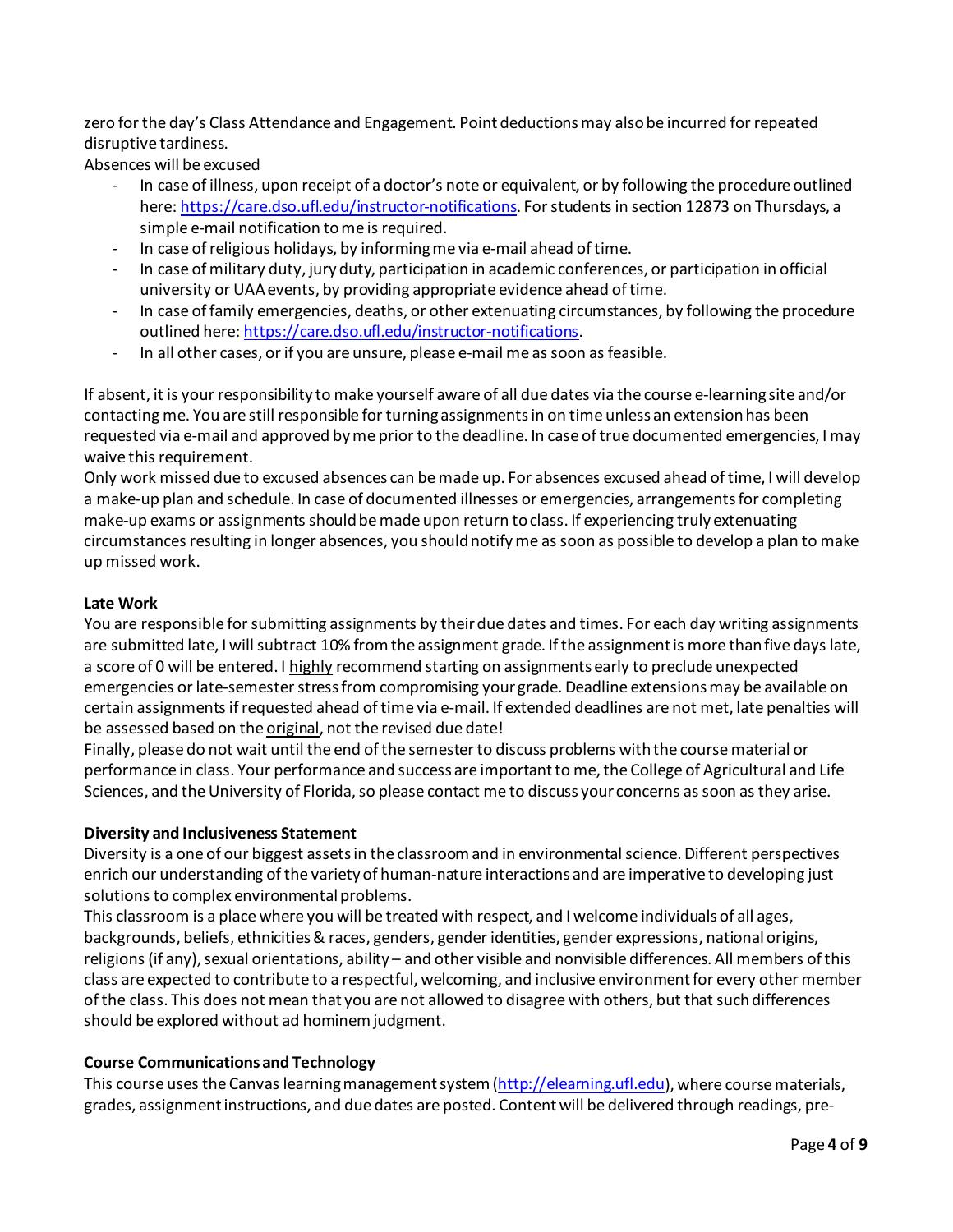recorded lecture slides, videos, and live classes during the regularly scheduled class periods. You are responsible for having the appropriate technology to access all course content, including proctoring by Honorlock. This includes a desktop or laptop computer with reliable broadband internet connectivity.

You are expected to check your UF e-mail and the course web site on Canvas [\(http://elearning.ufl.edu\)](http://elearning.ufl.edu/) frequently, as information may change during the semester. You should enable Canvas notifications for this class, so that you are notified immediately about grading, assignment feedback, due date changes, announcements, etc.

The preferred way to get ahold of me outside of class and office hours is via e-mail through Canvas or to dcoenen@ufl.edu. You can expect a response within 24 hours on weekdays.

### **External Communication**

You are encouraged to use GroupMe or similar tools to communicate with other students about the class and environmental science-related topics. **You may not, however, discuss quiz and exam questions/answers with others, or collaborate on any assignments intended to be worked on individually.**

### **Office Hours**

Please take advantage of office hours to discuss any questions or concerns. Making an appointment ahead of time is recommended, but not required. If you cannot be present for the regularly scheduled office hour, I will attempt to accommodate you at an alternate time.

### **Canvas Display Name Change**

Canvas uses the "Display Name" as set in myUFL. The Display Name is what you want people to see in the UF Directory, such as "Ally" instead of "Allison." To update your display name, go to one.ufl.edu, click on the dropdown at the top right, and select "Directory Profile." Click "Edit" on the right of the name panel, uncheck "Use my legal name" under "Display Name," update how you wish your name to be displayed, and click "Submit" at the bottom. This change may take up to 24 hours to appear in Canvas. This does not change your legal name for official UF records.

### **Paper Guidelines**

All writing assignments will be submitted to Canvas and must be in **.docx** or **.pdf**format, with the proper file extension. Other file formats will not be accepted.

If you experience difficulties in the writing process are encouraged to contact your TA or me for advice, or visit the UF Writing Studio (see *Campus Helping Resources* below).

I strongly recommend watching the following video on academic honesty, citing sources, and proper paraphrasing by the end of the drop-add period[: https://www.youtube.com/watch?v=g81hPRKWsdM](https://www.youtube.com/watch?v=g81hPRKWsdM)

# **CALS and University of Florida Policies**

### **Grades and Grade Points**

For information on current UF policies for assigning grade points, see <https://catalog.ufl.edu/UGRD/academic-regulations/grades-grading-policies/>.

### **COVID Response Statement**

Section **12873** will have face-to-face instructional sessions to accomplish the student learning objectives of this course. In response to COVID-19, the following policies and requirements are in place to maintain your learning environment and to enhance the safety of our in-classroom interactions.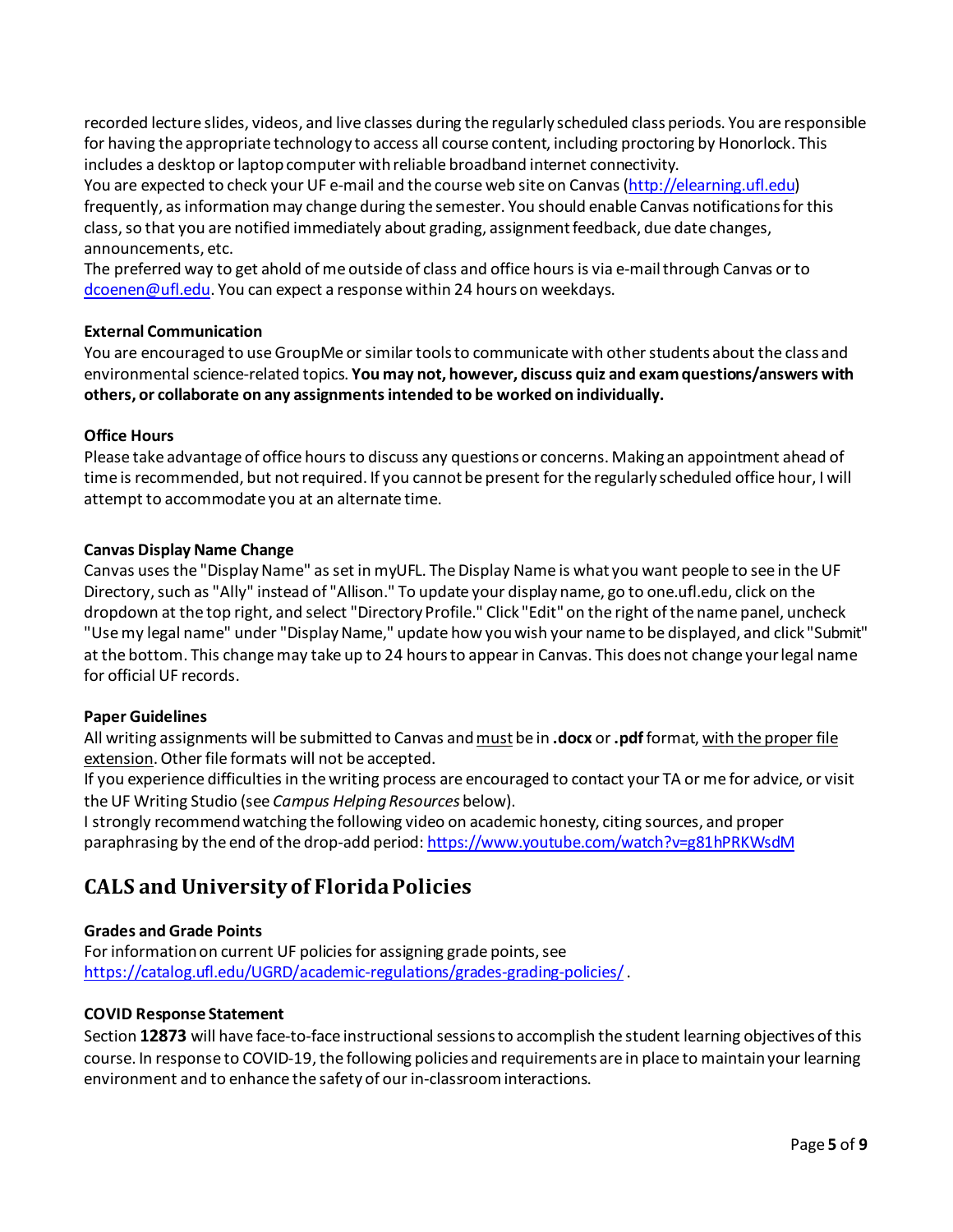- You are required to wear approved face coverings at all times during class and within buildings. Following and enforcing these policies and requirements are all of our responsibility. Failure to do so will lead to a report to the Office of Student Conduct and Conflict Resolution.
- This course has been assigned a physical classroom with enough capacity to maintain physical distancing (6 feet between individuals) requirements. Please utilize designated seats and maintain appropriate spacing between students. Please do not move desks or stations.
- Sanitizing supplies are available in the classroom if you wish to wipe down your desks prior to sitting down and at the end of the class.
- Follow your instructor's guidance on how to enter and exit the classroom. Practice physical distancing to the extent possible when entering and exiting the classroom.
- If you are experiencing COVID-19 symptoms [\(Click here for guidance fromthe CDC on symptoms of](https://www.cdc.gov/coronavirus/2019-ncov/symptoms-testing/symptoms.html)  [coronavirus](https://www.cdc.gov/coronavirus/2019-ncov/symptoms-testing/symptoms.html)), please use the UF Health screening system and follow the instructions on whether you are able to attend class[. Click here for UF Health guidance on what to do if you have been](https://coronavirus.ufhealth.org/screen-test-protect/covid-19-exposure-and-symptoms-who-do-i-call-if/) exposed to or are [experiencing Covid-19 symptoms](https://coronavirus.ufhealth.org/screen-test-protect/covid-19-exposure-and-symptoms-who-do-i-call-if/).
- Course materials will be provided to you with an excused absence, and you will be given a reasonable amount of time to make up work[. Find more information in the university attendance policies.](https://catalog.ufl.edu/UGRD/academic-regulations/attendance-policies/)

## **Zoom Conference Privacy**

Our class sessions may be audio-visually recorded for students in the class to refer back and for enrolled students who are unable to attend live. Students who participate with their camera engaged or utilize a profile image are agreeing to have their video or image recorded. If you are unwilling to consent to have your profile or video image recorded, be sure to keep your camera off and do not use a profile image. Likewise, students who un-mute during class and participate orally are agreeing to have their voices recorded. If you are not willing to consent to have your voice recorded during class, you will need to keep your mute button activated and communicate exclusively using the "chat" feature, which allows students to type questions and comments live. The chat will not be recorded or shared. As in all courses, unauthorized recording and unauthorized sharing of recorded materials is prohibited.

### **Online Course Evaluation Process**

Student assessment of instruction is an important part of efforts to improve teaching and learning. At the end of the semester, students are expected to provide feedback on the quality of instruction in this course using a standard set of university and college criteria. Students are expected to provide professional and respectful feedback on the quality of instruction in this course by completing course evaluations online via GatorEvals. Guidance on how to give feedback in a professional and respectful manner is available at:

https://gatorevals.aa.ufl.edu/students/. Students will be notified when the evaluation period opens and can complete evaluations through the email they receive from GatorEvals, in their Canvas course menu under GatorEvals, or via https://ufl.bluera.com/ufl/. Summaries of course evaluation results are available to students at: https://gatorevals.aa.ufl.edu/public-results/.

### **Academic Honesty**

As a student at the University of Florida, you have committed yourself to uphold the Honor Code, which includes the following pledge: "We, the members of the University of Florida community, pledge to hold ourselves and our peers to the highest standards of honesty and integrity." You are expected to exhibit behavior consistent with this commitment to the UF academic community, and on all work submitted for credit at the University of Florida, the following pledge is either required or implied: "On my honor, I have neither given nor received unauthorized aid in doing this assignment."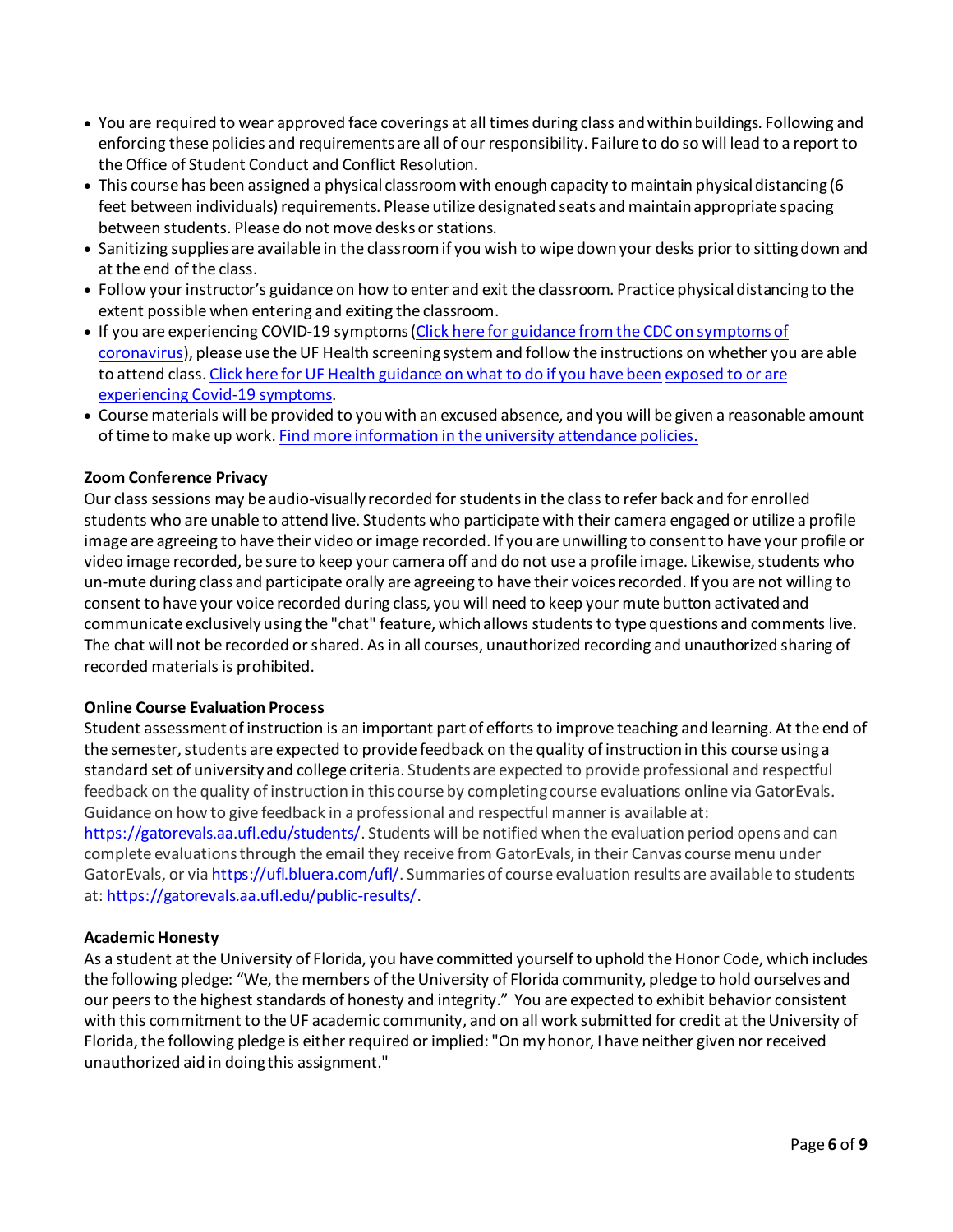It is assumed that you will complete all work independently in each course unless the instructor provides explicit permission for you to collaborate on course tasks (e.g. assignments, papers, quizzes, exams). Furthermore, as part of your obligation to uphold the Honor Code, you should report any condition that facilitates academic misconduct to appropriate personnel. It is your individual responsibility to know and comply with all university policies and procedures regarding academic integrity and the Student Honor Code. Violations of the Honor Code at the University of Florida will not be tolerated. Violations will be reported to the Dean of Students Office for consideration of disciplinary action. For more information regarding the Student Honor Code, please see: [http://www.dso.ufl.edu/sccr/process/student-conduct-honor-code/.](http://www.dso.ufl.edu/sccr/process/student-conduct-honor-code/)

## **Software Use**

All UF faculty, staff and students are required and expected to obey the laws and legal agreements governing software use. Failure to do so can lead to monetary damages and/or criminal penalties for the individual violator. Because such violations are also against university policies and rules, disciplinary action will be taken as appropriate.

## **Services for Students with Disabilities**

The Disability Resource Center coordinates the needed accommodations of students with disabilities. This includes registering disabilities, recommending academic accommodations within the classroom, accessing special adaptive computer equipment, providing interpretation services and mediating faculty-student disability related issues. Students requesting classroom accommodation must first register with the Dean of Students Office. The Dean of Students Office will provide documentation to the student who must then provide this documentation to the Instructor when requesting accommodation. 0001 Reid Hall, 352-392-8565[, https://disability.ufl.edu/](https://disability.ufl.edu/)

# **Campus Helping Resources**

**Your wellbeing is important to me and the University of Florida community**. Students experiencing crises or personal problems that interfere with their general well-being are encouraged to utilize the university's counseling resources. The Counseling & Wellness Center provides confidential counseling services at no cost for currently enrolled students. Resources are available on campus for students having personal problems or lacking clear career or academic goals, which interfere with their academic performance.

- *University Counseling Center & Wellness Center*, 3190 Radio Road, 352-392-1575. Counseling Services, Groups and Workshops, Outreach and Consultation, Self-Help Library & Wellness Coaching. <http://www.counseling.ufl.edu/>
- *U Matter We Care.* 352*-*292-2273.UF's umbrella program for UF's caring culture. Provides students in distress with support and coordination of the wide variety of appropriate resources[. http://umatter.ufl.edu](http://umatter.ufl.edu/)
- *Career Connections Center*, First Floor JWRU, 352-392-1601, <https://career.ufl.edu/>.
- Student Success Initiative[, http://studentsuccess.ufl.edu](http://studentsuccess.ufl.edu/)
- *Dean of Students Office*, 202 Peabody Hall, 392-1261. Among other services, the DSO assists students who are experiencing situations that compromises their ability to attend classes. This includes family emergencies and medical issues (including mental health crises)[. https://care.dso.ufl.edu/](https://care.dso.ufl.edu/)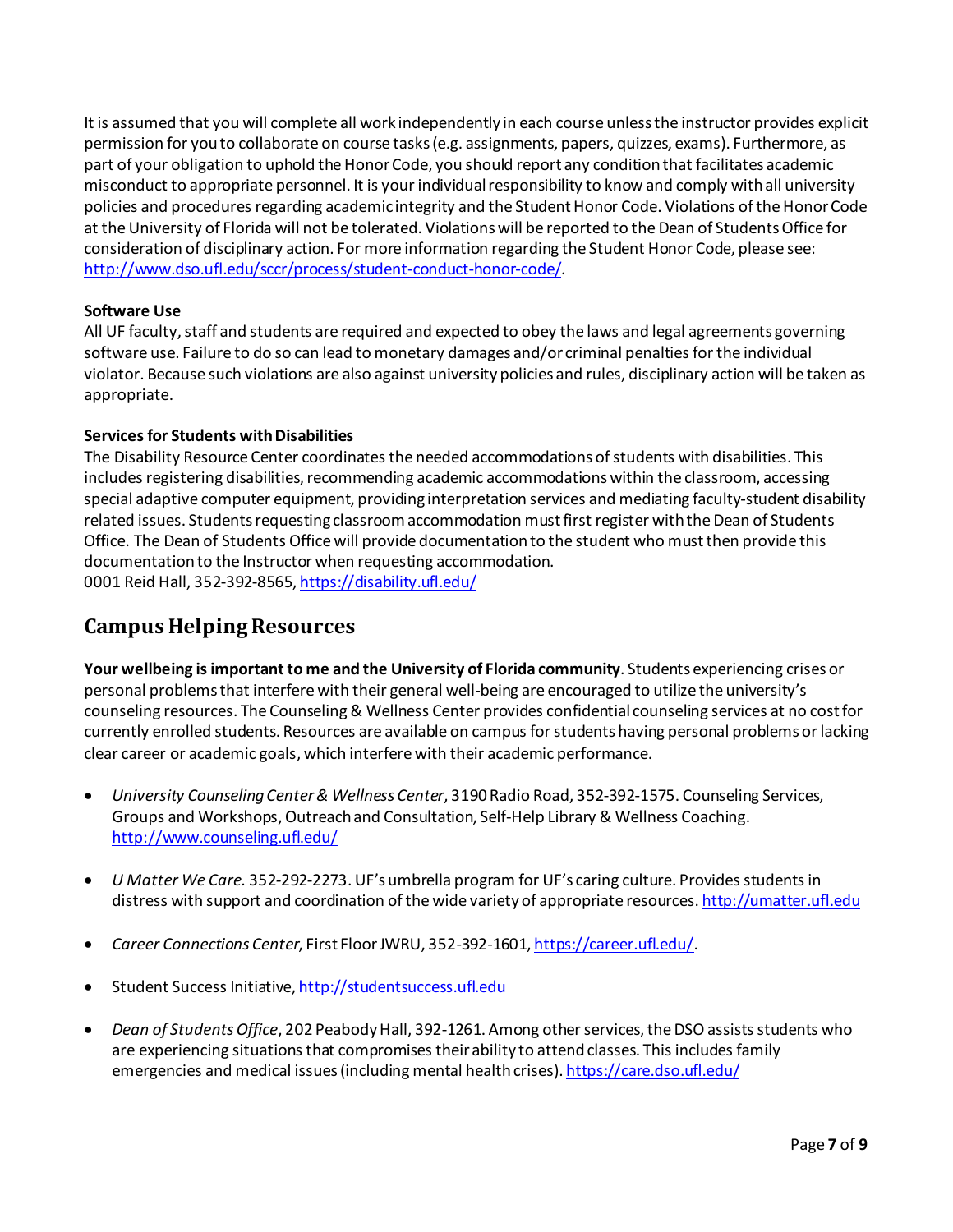- *Teaching Center*, Broward Hall, 352-392-2010 or 352-392-6420. General study skills and tutoring. <http://teachingcenter.ufl.edu/>
- *Writing Studio,* 2215 Turlington Hall, 352*-*846-1138. Help brainstorming, formatting, and writing papers. <http://writing.ufl.edu/writing-center/>.
- *Fork and Field Pantry.* Food and toiletries for students experiencing food insecurity. <https://pantry.fieldandfork.ufl.edu/>.
- *UF Help Desk*. 352-392-4357. Technical support for computer issues and UF web services. <http://helpdesk.ufl.edu/>
- *University Police Department*, 352-392-1111 (or 9-1-1 for emergencies)[. http://www.police.ufl.edu/](http://www.police.ufl.edu/)
- *Library Support*[, http://cms.uflib.ufl.edu/ask.](http://cms.uflib.ufl.edu/ask) Various ways to receive assistance with using the libraries or finding resources.

#### **Student Complaints**

Residential Course[: https://sccr.dso.ufl.edu/policies/student-honor-code-student-conduct-code/](https://sccr.dso.ufl.edu/policies/student-honor-code-student-conduct-code/) Online Course[: http://www.distance.ufl.edu/student-complaint-process](http://www.distance.ufl.edu/student-complaint-process)

# **Course Outline (subject to change – please check the Canvas calendar for the latest information)**

#### **Critical Dates**

| Article analysis 1          | Monday, February 1         |
|-----------------------------|----------------------------|
| Quiz 1                      | Friday, February 5         |
| Quiz 2                      | Wednesday, March 3         |
| Exam 1                      | Friday, March 5            |
| Article analysis 2          | Friday, March 12           |
| Quiz 3                      | Friday, April 2            |
| Article analysis 3          | Monday, April 5            |
| Issue analysis presentation | Monday, April 12           |
| Quiz 4                      | Friday, April 16           |
| Exam 2                      | <b>Wednesday, April 21</b> |

#### **Lecture Schedule**

| <b>Module</b>            |                                                                    | <b>Mode</b> | <b>Dates</b>   |
|--------------------------|--------------------------------------------------------------------|-------------|----------------|
| $\mathbf{1}$             | Introduction                                                       | Live        | January 12-14  |
| $\overline{2}$           | <b>Fundamental Concepts</b>                                        | Pre-rec     | For January 14 |
| $\overline{\mathbf{3}}$  | The Biosphere                                                      | Pre-rec     | For January 19 |
| $\overline{4}$           | Biodiversity                                                       | Live        | January 19-28  |
| 5                        | Thermodynamics & Biogeochemistry                                   | Pre-rec     | For January 26 |
| $\overline{\phantom{a}}$ | Natural Hazards                                                    | Reading     | For January 26 |
| 6                        | Alternate Stable States, Resilience, and Cycles of Adaptive Change | Live        | Jan 28-Feb 4   |
| 7                        | Human Population Growth                                            | Live        | February 4-11  |